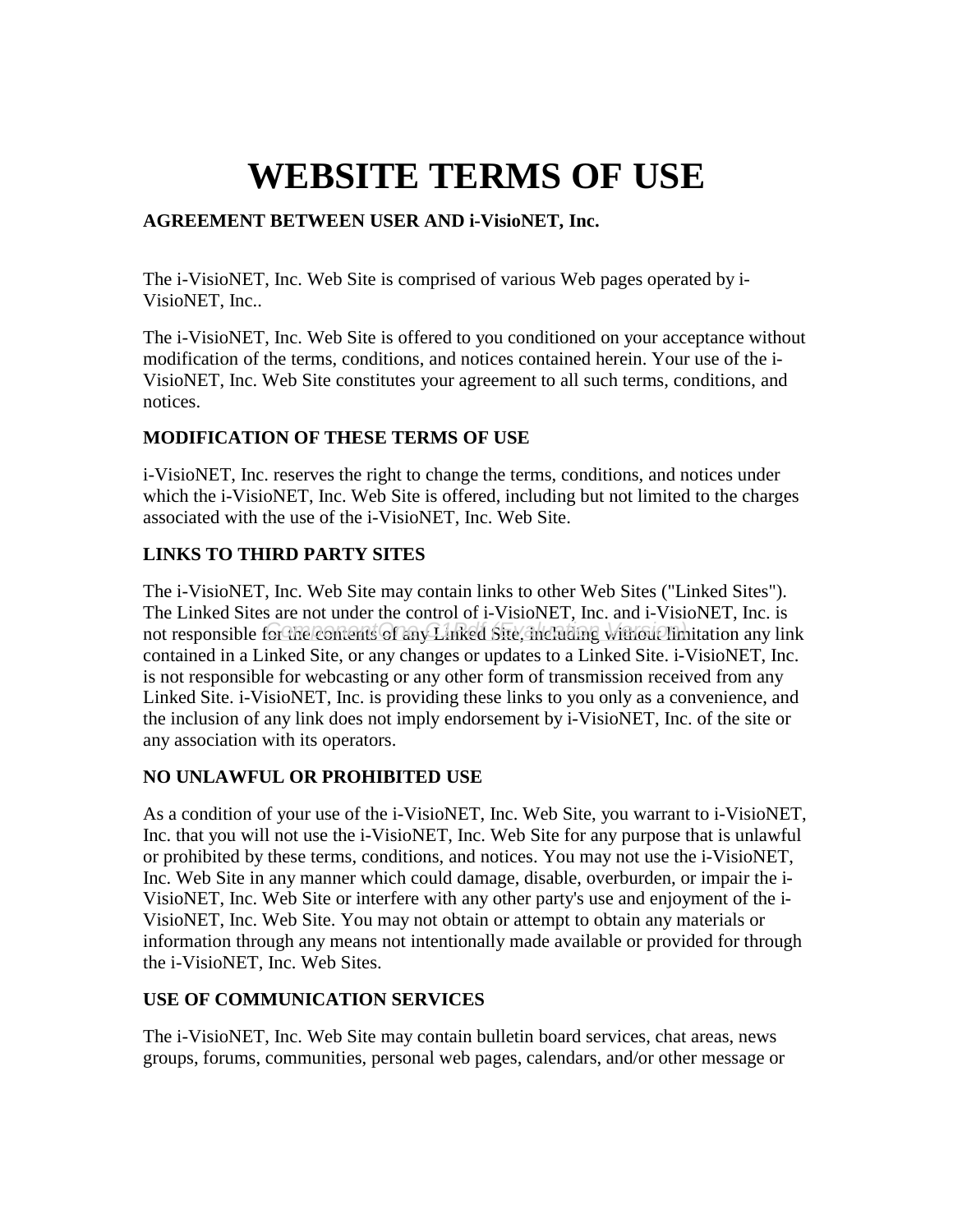communication facilities designed to enable you to communicate with the public at large or with a group (collectively, "Communication Services"), you agree to use the Communication Services only to post, send and receive messages and material that are proper and related to the particular Communication Service. By way of example, and not as a limitation, you agree that when using a Communication Service, you will not:

- Defame, abuse, harass, stalk, threaten or otherwise violate the legal rights (such as rights of privacy and publicity) of others.
- · Publish, post, upload, distribute or disseminate any inappropriate, profane, defamatory, infringing, obscene, indecent or unlawful topic, name, material or information.
- · Upload files that contain software or other material protected by intellectual property laws (or by rights of privacy of publicity) unless you own or control the rights thereto or have received all necessary consents.
- Upload files that contain viruses, corrupted files, or any other similar software or programs that may damage the operation of another's computer.
- Advertise or offer to sell or buy any goods or services for any business purpose, unless such Communication Service specifically allows such messages.
- · Conduct or forward surveys, contests, pyramid schemes or chain letters.
- · Download any file posted by another user of a Communication Service that you know, or reasonably should know, cannot be legally distributed in such manner.
- · Falsify or delete any author attributions, legal or other proper notices or proprietary designations or labels of the <u>origin or source</u> of software or other material contained in a file that is uploaded.
- · Restrict or inhibit any other user from using and enjoying the Communication Services.
- · Violate any code of conduct or other guidelines which may be applicable for any particular Communication Service.
- Harvest or otherwise collect information about others, including e-mail addresses, without their consent.
- · Violate any applicable laws or regulations.

i-VisioNET, Inc. has no obligation to monitor the Communication Services. However, i-VisioNET, Inc. reserves the right to review materials posted to a Communication Service and to remove any materials in its sole discretion. i-VisioNET, Inc. reserves the right to terminate your access to any or all of the Communication Services at any time without notice for any reason whatsoever.

i-VisioNET, Inc. reserves the right at all times to disclose any information as necessary to satisfy any applicable law, regulation, legal process or governmental request, or to edit, refuse to post or to remove any information or materials, in whole or in part, in i-VisioNET, Inc. 's sole discretion.

Always use caution when giving out any personally identifying information about yourself or your children in any Communication Service. i-VisioNET, Inc. does not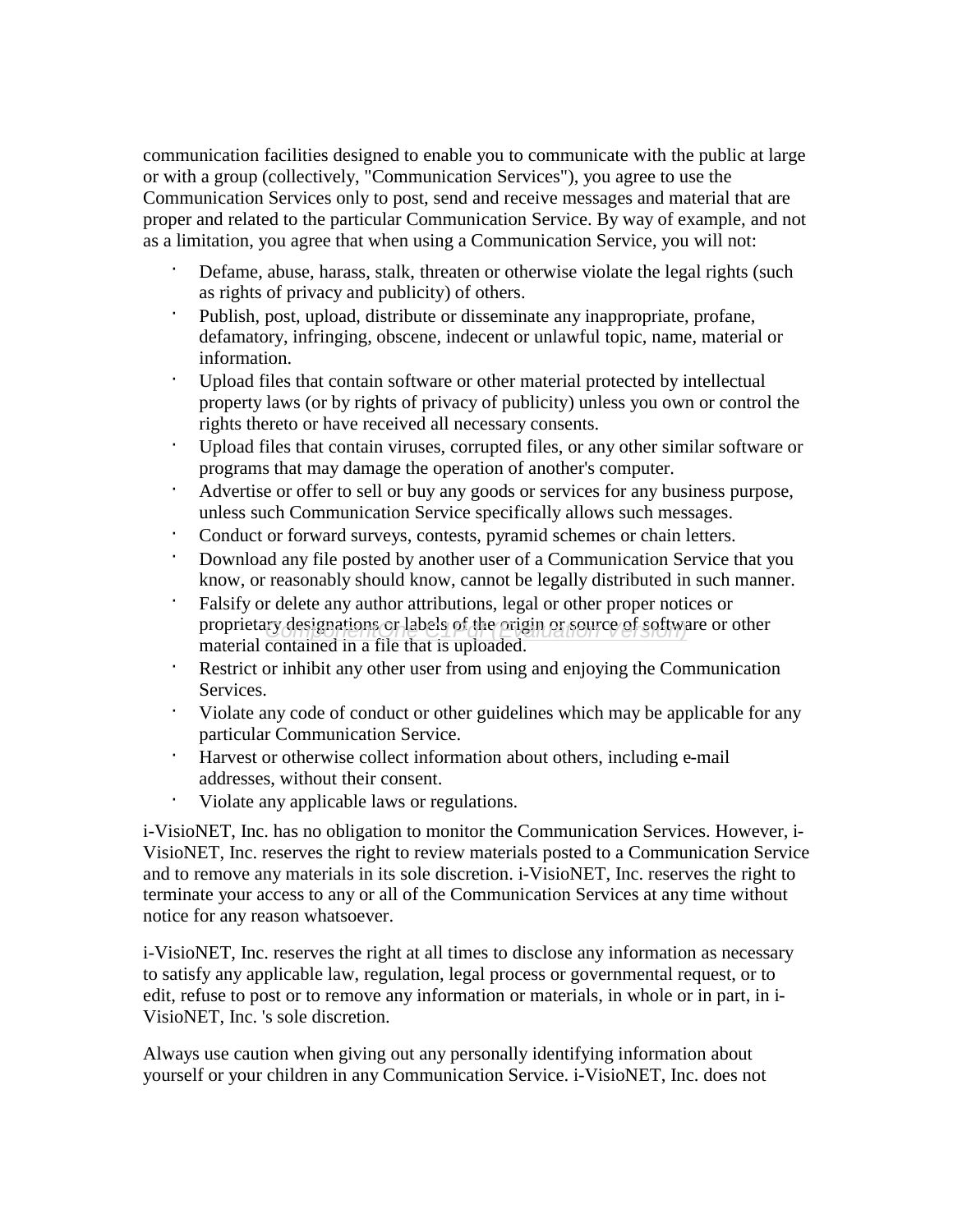control or endorse the content, messages or information found in any Communication Service and, therefore, i-VisioNET, Inc. specifically disclaims any liability with regard to the Communication Services and any actions resulting from your participation in any Communication Service. Managers and hosts are not authorized i-VisioNET, Inc. spokespersons, and their views do not necessarily reflect those of i-VisioNET, Inc..

Materials uploaded to a Communication Service may be subject to posted limitations on usage, reproduction and/or dissemination. You are responsible for adhering to such limitations if you download the materials.

#### **MATERIALS PROVIDED TO i-VisioNET, Inc. OR POSTED AT ANY i-VisioNET, Inc. WEB SITE**

i-VisioNET, Inc. does not claim ownership of the materials you provide to i-VisioNET, Inc. (including feedback and suggestions) or post, upload, input or submit to any i-VisioNET, Inc. Web Site or its associated services (collectively "Submissions"). However, by posting, uploading, inputting, providing or submitting your Submission you are granting i-VisioNET, Inc., its affiliated companies and necessary sublicensees permission to use your Submission in connection with the operation of their Internet businesses including, without limitation, the rights to: copy, distribute, transmit, publicly display, publicly perform, reproduce, edit, translate and reformat your Submission; and to publish your name in connection with your Submission.

No compensation will be paid with respect to the use of your Submission, as provided herein *i* Misie NET the *invidence* of limitation to next expression very mean herein. i-VisioNET, Inc. is under no obligation to post or use any Submission you may provide and may remove any Submission at any time in i-VisioNET, Inc. 's sole discretion.

By posting, uploading, inputting, providing or submitting your Submission you warrant and represent that you own or otherwise control all of the rights to your Submission as described in this section including, without limitation, all the rights necessary for you to provide, post, upload, input or submit the Submissions.

#### **LIABILITY DISCLAIMER**

THE INFORMATION, SOFTWARE, PRODUCTS, AND SERVICES INCLUDED IN OR AVAILABLE THROUGH THE i-VisioNET, Inc. WEB SITE MAY INCLUDE INACCURACIES OR TYPOGRAPHICAL ERRORS. CHANGES ARE PERIODICALLY ADDED TO THE INFORMATION HEREIN. i-VisioNET, Inc. AND/OR ITS SUPPLIERS MAY MAKE IMPROVEMENTS AND/OR CHANGES IN THE i-VisioNET, Inc. WEB SITE AT ANY TIME. ADVICE RECEIVED VIA THE i-VisioNET, Inc. WEB SITE SHOULD NOT BE RELIED UPON FOR PERSONAL, MEDICAL, LEGAL OR FINANCIAL DECISIONS AND YOU SHOULD CONSULT AN APPROPRIATE PROFESSIONAL FOR SPECIFIC ADVICE TAILORED TO YOUR SITUATION.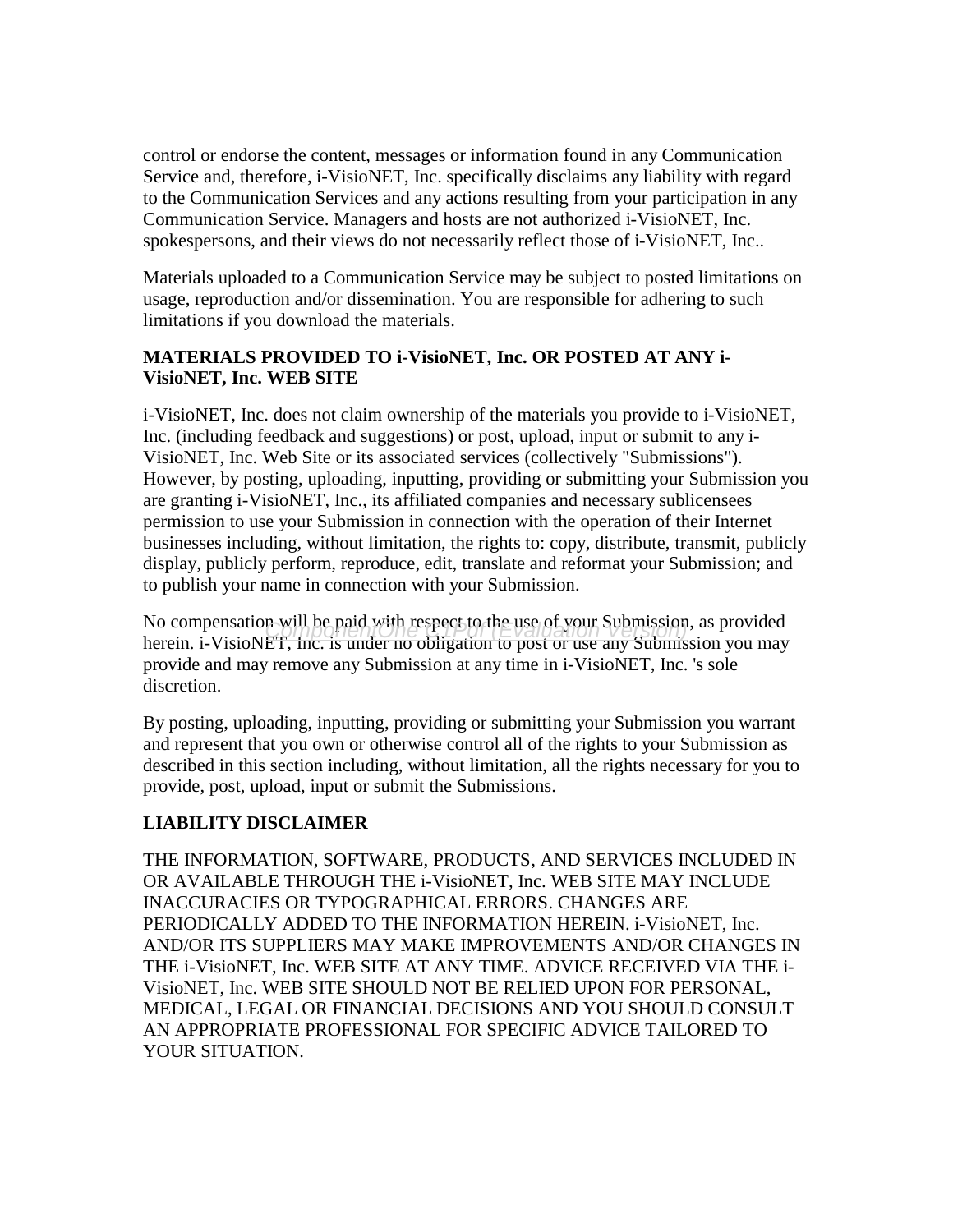i-VisioNET, Inc. AND/OR ITS SUPPLIERS MAKE NO REPRESENTATIONS ABOUT THE SUITABILITY, RELIABILITY, AVAILABILITY, TIMELINESS, AND ACCURACY OF THE INFORMATION, SOFTWARE, PRODUCTS, SERVICES AND RELATED GRAPHICS CONTAINED ON THE i-VisioNET, Inc. WEB SITE FOR ANY PURPOSE. TO THE MAXIMUM EXTENT PERMITTED BY APPLICABLE LAW, ALL SUCH INFORMATION, SOFTWARE, PRODUCTS, SERVICES AND RELATED GRAPHICS ARE PROVIDED "AS IS" WITHOUT WARRANTY OR CONDITION OF ANY KIND. i-VisioNET, Inc. AND/OR ITS SUPPLIERS HEREBY DISCLAIM ALL WARRANTIES AND CONDITIONS WITH REGARD TO THIS INFORMATION, SOFTWARE, PRODUCTS, SERVICES AND RELATED GRAPHICS, INCLUDING ALL IMPLIED WARRANTIES OR CONDITIONS OF MERCHANTABILITY, FITNESS FOR A PARTICULAR PURPOSE, TITLE AND NON-INFRINGEMENT.

TO THE MAXIMUM EXTENT PERMITTED BY APPLICABLE LAW, IN NO EVENT SHALL i-VisioNET, Inc. AND/OR ITS SUPPLIERS BE LIABLE FOR ANY DIRECT, INDIRECT, PUNITIVE, INCIDENTAL, SPECIAL, CONSEQUENTIAL DAMAGES OR ANY DAMAGES WHATSOEVER INCLUDING, WITHOUT LIMITATION, DAMAGES FOR LOSS OF USE, DATA OR PROFITS, ARISING OUT OF OR IN ANY WAY CONNECTED WITH THE USE OR PERFORMANCE OF THE i-VisioNET, Inc. WEB SITE, WITH THE DELAY OR INABILITY TO USE THE i-VisioNET, Inc. WEB SITE OR RELATED SERVICES, THE PROVISION OF OR FAILURE TO PROVIDE SERVICES, OR FOR ANY INFORMATION, SOFTWARE, PRODUCTS, SERVICES AND RELATED GRAPHICS OBTAINED THROUGH THE i-VisioNET, Inc. WEB SITE, OR OTHERWISE ARISING OUT OF THE USE OF THE i-VisioNET, Inc. WEB SITE, WHETHER BASED ON CONTRACT, TORT, NEGLIGENCE, STRICT LIABILITY OR OTHERWISE, EVEN IF i-VisioNET, Inc. OR ANY OF ITS SUPPLIERS HAS BEEN ADVISED OF THE POSSIBILITY OF DAMAGES. BECAUSE SOME STATES/JURISDICTIONS DO NOT ALLOW THE EXCLUSION OR LIMITATION OF LIABILITY FOR CONSEQUENTIAL OR INCIDENTAL DAMAGES, THE ABOVE LIMITATION MAY NOT APPLY TO YOU. IF YOU ARE DISSATISFIED WITH ANY PORTION OF THEi-VisioNET, Inc. WEB SITE, OR WITH ANY OF THESE TERMS OF USE, YOUR SOLE AND EXCLUSIVE REMEDY IS TO DISCONTINUE USING THE i-VisioNET, Inc. WEB SITE.

#### **SERVICE CONTACT:**

#### **TERMINATION/ACCESS RESTRICTION**

i-VisioNET, Inc. reserves the right, in its sole discretion, to terminate your access to the i-VisioNET, Inc. Web Site and the related services or any portion thereof at any time, without notice. GENERAL To the maximum extent permitted by law, this agreement is governed by the laws of the State of Washington, U.S.A. and you hereby consent to the exclusive jurisdiction and venue of courts in San Mateo County, California, U.S.A. in all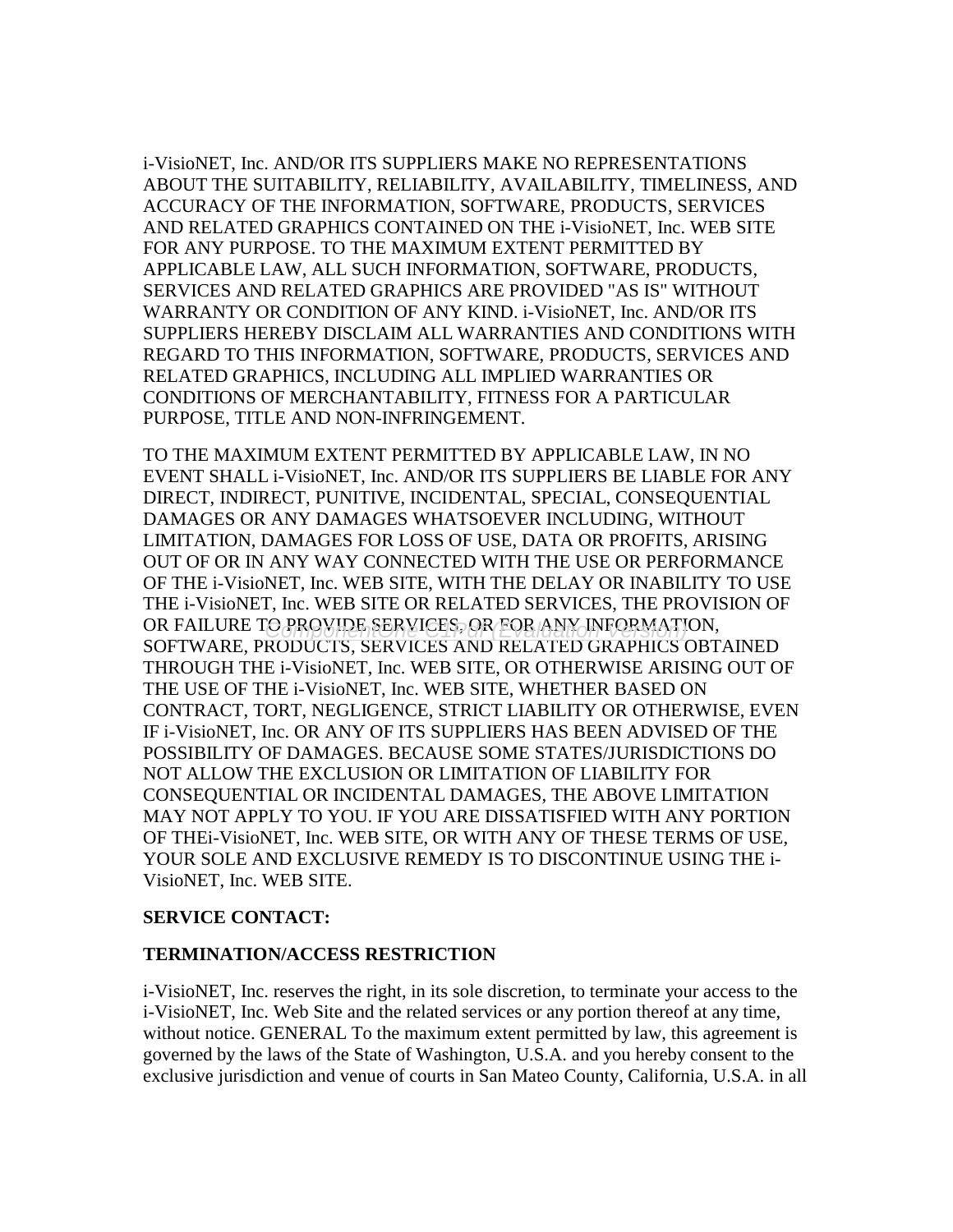disputes arising out of or relating to the use of the i-VisioNET, Inc. Web Site. Use of the i-VisioNET, Inc. Web Site is unauthorized in any jurisdiction that does not give effect to all provisions of these terms and conditions, including without limitation this paragraph. You agree that no joint venture, partnership, employment, or agency relationship exists between you and i-VisioNET, Inc. as a result of this agreement or use of the i-VisioNET, Inc. Web Site. i-VisioNET, Inc. 's performance of this agreement is subject to existing laws and legal process, and nothing contained in this agreement is in derogation of i-VisioNET, Inc. 's right to comply with governmental, court and law enforcement requests or requirements relating to your use of the i-VisioNET, Inc. Web Site or information provided to or gathered by i-VisioNET, Inc. with respect to such use. If any part of this agreement is determined to be invalid or unenforceable pursuant to applicable law including, but not limited to, the warranty disclaimers and liability limitations set forth above, then the invalid or unenforceable provision will be deemed superseded by a valid, enforceable provision that most closely matches the intent of the original provision and the remainder of the agreement shall continue in effect. Unless otherwise specified herein, this agreement constitutes the entire agreement between the user and i-VisioNET, Inc. with respect to the i-VisioNET, Inc. Web Site and it supersedes all prior or contemporaneous communications and proposals, whether electronic, oral or written, between the user and i-VisioNET, Inc. with respect to the i-VisioNET, Inc. Web Site. A printed version of this agreement and of any notice given in electronic form shall be admissible in judicial or administrative proceedings based upon or relating to this agreement to the same extent an d subject to the same conditions as other business documents and records originally generated and maintained in printed form. It is the express wish to the parties that this agreement and all related documents be drawn up in English.

#### **COPYRIGHT AND TRADEMARK NOTICES:**

All contents of the i-VisioNET, Inc. Web Site are: COPYRIGHT 2019 by i-VisioNET, Inc. and/or its suppliers. All rights reserved.

#### **TRADEMARKS**

The names of actual companies and products mentioned herein may be the trademarks of their respective owners.

The example companies, organizations, products, people and events depicted herein are fictitious. No association with any real company, organization, product, person, or event is intended or should be inferred.

Any rights not expressly granted herein are reserved.

#### **NOTICES AND PROCEDURE FOR MAKING CLAIMS OF COPYRIGHT INFRINGEMENT**

Pursuant to Title 17, United States Code, Section 512(c)(2), notifications of claimed